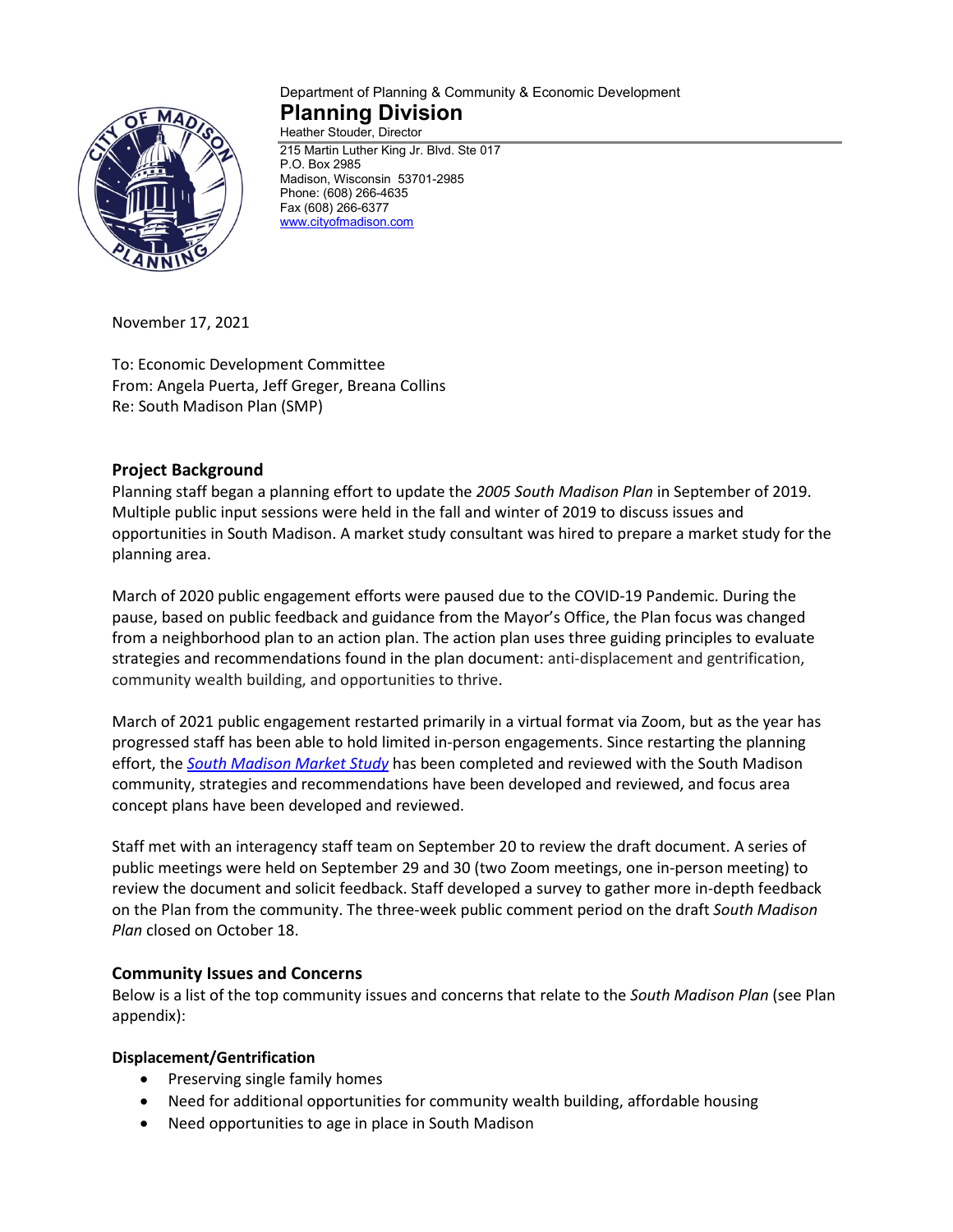## • Preserve the mobile home park

- Adding retain and increase local businesses/Black and Brown businesses to community
- Preserve affordable spaces for businesses, preserve existing local businesses
- Provide spaces for neighborhood serving retail

### **Community Center**

- Need for neighborhood gathering space
- Youth programing
- Senior programing

### **Affordable, quality childcare**

### **Improve bicycle/pedestrian infrastructure**

- Create east/west bike route
- Create north/south bike route
- Extend Cannonball Path

#### **Improve Connectivity**

- Between neighborhoods
- Railroad and major road corridors barriers

#### **Parks**

- Improve access
- Need for amenities/equipment
- Programing for youth and seniors

#### **Improve lighting for pedestrians**

#### **Transit Service**

- More frequent transit service
- Service for  $3<sup>rd</sup>$  shift workers

### **Plan Highlights**

The *[South Madison Plan](https://madison.legistar.com/View.ashx?M=F&ID=9917126&GUID=B0416AA6-47A9-43E5-AF83-0DF43F2A5656)* is an action plan that uses three guiding principles: **anti-displacement and gentrification**, **community wealth building**, and **opportunities to thrive** to evaluate the plan strategies and recommendations. The plan focuses on curbing displacement of residents and local businesses, curbing the forces of gentrification, and preserving the culture of South Madison. The Plan also focuses on building equity, housing, and employment.

The following is a summary of major Plan recommendations.

#### **Economic Development**

- Create a City-community communication and implementation structure to oversee, monitor, and leverage investments in South Madison.
- Build the local economy and small businesses to improve community wealth and self-sufficiency.
- Raise awareness, participation, and support that culture and heritage are integral to a strong economy and quality of life.

#### **Equitable Access and Community Capacity Building**

#### Page 2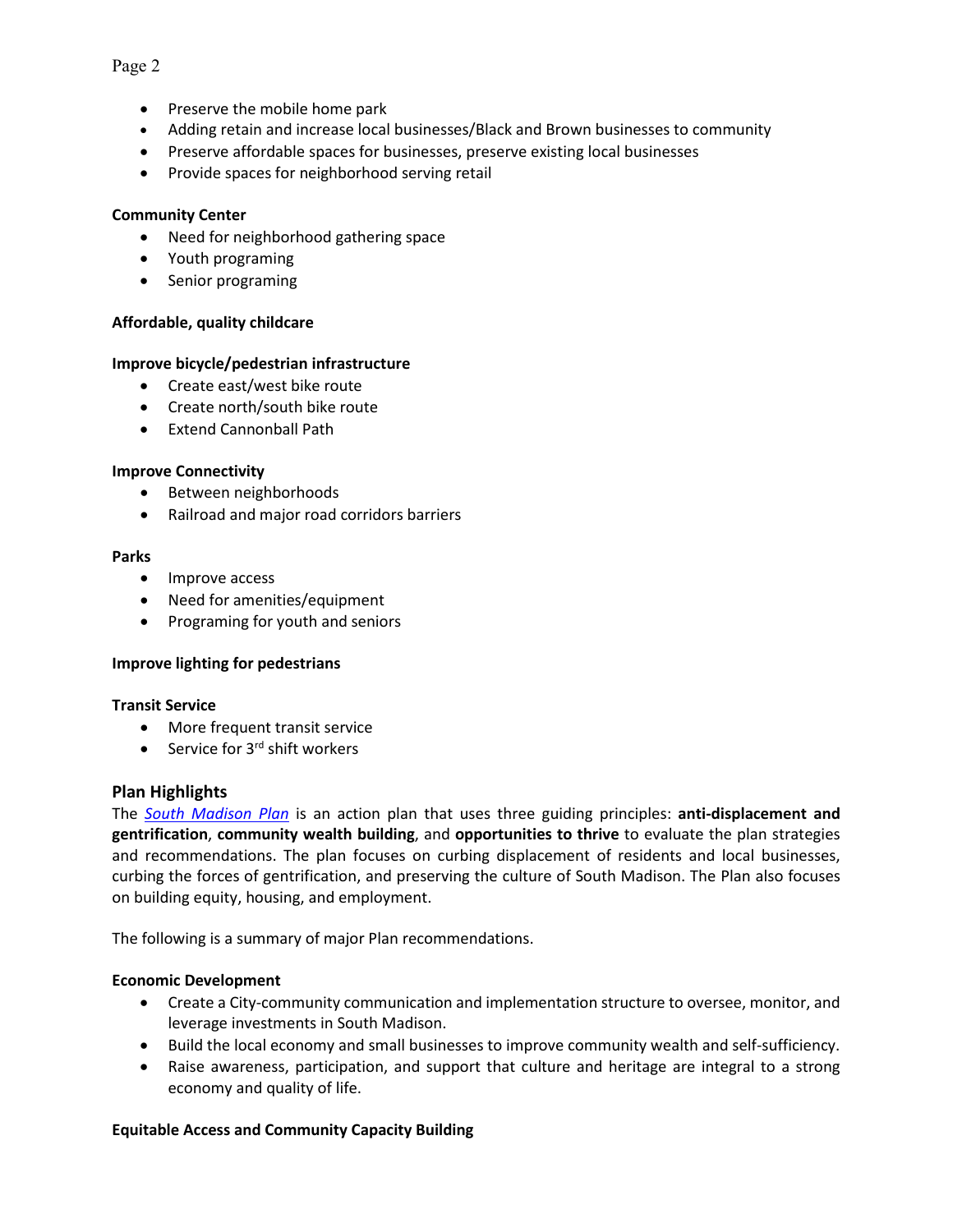- Support access to local and affordable fresh food.
- Expand and improve community programming for youth.
- Enhance internet communication alternatives.
- Expand City accredited childcare sites in South Madison.

# **Housing**

- Support community wealth building by increasing homeownership opportunities.
- Increase and retain overall housing affordability.
- Increase housing choice.

# **Land Use, Transportation, and Parks**

- Improve transit service, especially to peripheral employment and residential locations, with a focus on reducing the travel time for transit-dependent populations.
- Expand and improve pedestrian and bicycle networks to enable safe and convenient active transportation.
- Concentrate the community-benefiting development along transit corridors and within/near Focus Areas.
- Identify areas for new or expanded parks

# **South Park Street Corridor**

- Cluster businesses in key locations along South Park Street to create retail nodes for the neighborhood.
- Improve pedestrian facilities along South Park Street.
- Provide additional opportunities for off-street public parking.
- Improve safety for pedestrians and vehicles along South Park Street.

# **Addressing displacement, gentrification, community wealth building**

Residents in South Madison are experiencing displacement and gentrification in their neighborhoods today and there are few opportunities for wealth building.

South Madison has some of the most affordable rents in Madison, but it also saw rapidly increasing rents between 2010 to 2017. Because the neighborhood's housing stock consists of approximately 75% rental units, an objective of this Plan is to build more owner-occupied units where financially feasible.

Throughout the planning process, residents voiced the need to combat gentrification and displacement in addition to increasing homeownership. In the 1930s, racist redlining practices and other discriminatory housing practices caused long-term effects like segregation and racial inequality across Madison and the South Madison area in particular (this is described in more detail in the Past, Present, and Future chapter).

This Plan aims to address some of these historical wrongs by focusing on creating opportunities for community wealth building through homeownership for Black and Brown residents and addressing displacement (See Thorstad Focus Area Concept in the Land Use, Transportation, & Parks chapter).

# **Plan Action Items in Progress**

During summer 2021, the City received a \$50,000 grant from the National Association of City Transportation Officials (NACTO) to help pay for a food cart vending pilot program at Penn Park called "The LCC Plaza Community Market". Led by the primary partner Latino Chamber of Commerce, the main goal was to help local Black and Brown vendors succeed and overcome barriers with food vending. A total